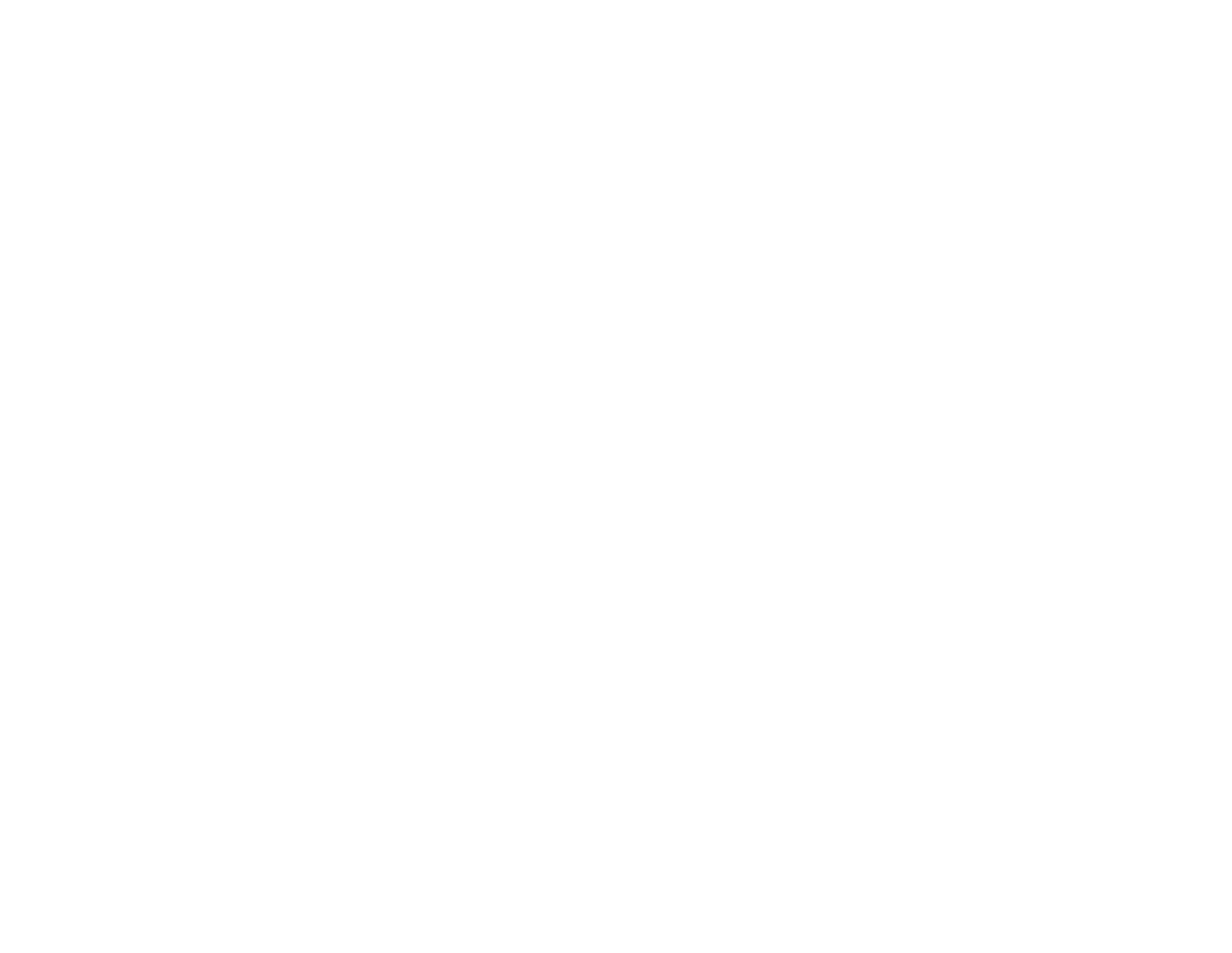## **PUBLISHER'S INTRODUCTION**

I discovered this interesting bit of history on a web site called *Outlaw History and Theory* (www.charm.net/~claustro/outlaw/), which examines the practice of illegality among the exploited classes from an anarchist perspective. What drew me to this article was not any sort of knee-jerk liberal antifascism, that gets all warm inside at any talk of resistance to fascism no matter what the source, but rather the description of resistance by youth largely from the exploited classes attacking the domination under which they lived with audacity even when it took the form of a genocidal totalitarian police state of the most extreme form. The actions these youth took were direct action, and in the case of the Edelweiss Pirates, seem to have been largely autonomous. The *Meuten* were apparently connected with communist groups, and I wish the article had gone into differences between the practice of the Pirates and the *Meuten*, since this could have been a fruitful area for practical analysis, but of course an article like this is just a beginning.

To be clear, I am not interested in antifascism by itself. Without a clear revolutionary perspective, the struggle against fascism all too easily degenerates into the struggle for liberal values and the democratic state. Thus, I agree with Alfredo Bonanno's statement: *"I have never liked fascists, nor consequently fascism as a project. For other reasons (but which*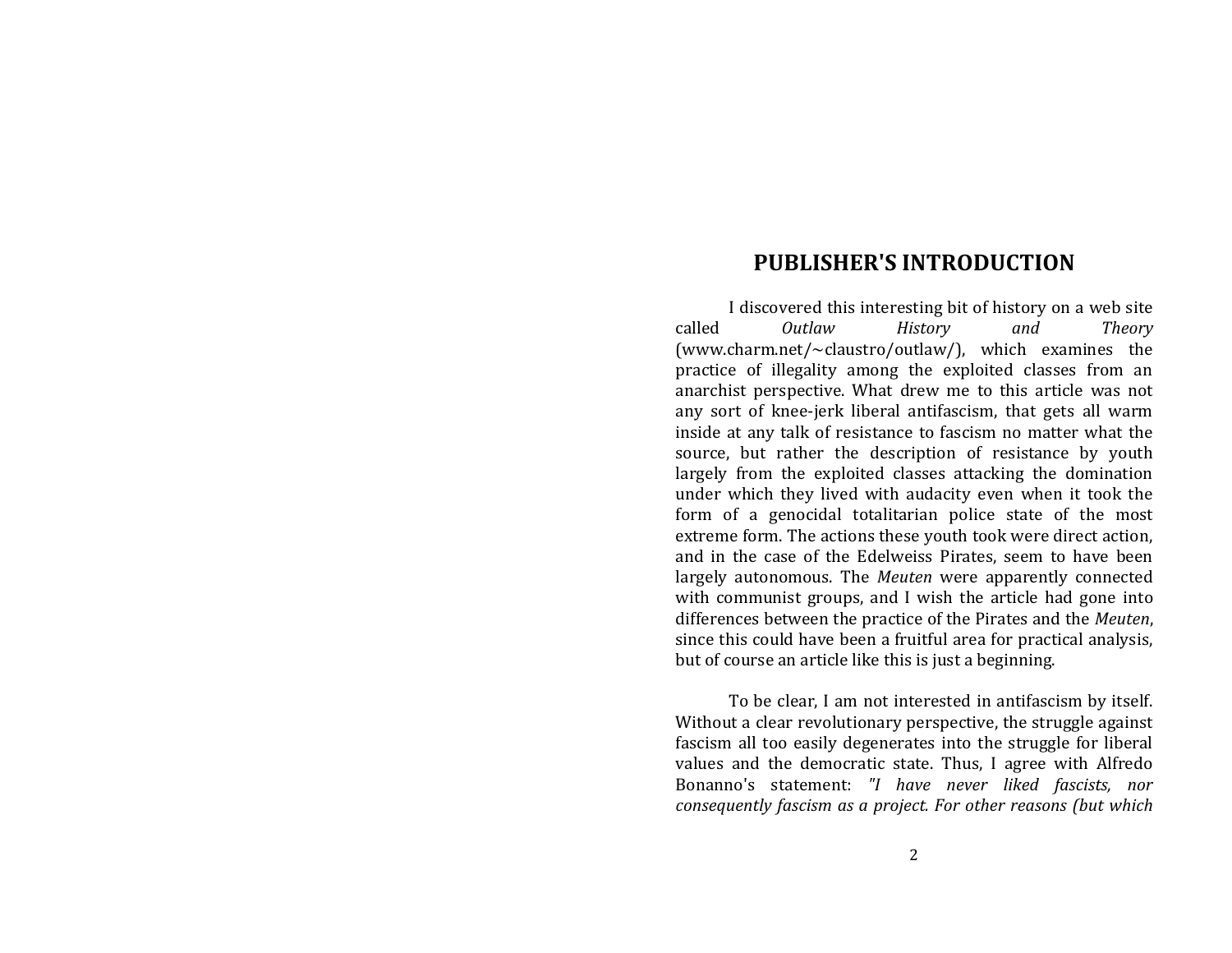*when carefully examined turn out to be the same), I have never liked democratic, liberal, republican, Gaullist, labour, marxist, communist, socialist or any other of those projects. Against them I have always opposed not so much my being anarchist as my being different, and therefore anarchist."* I publish this article in that spirit, desiring and working for a struggle against all states, regardless of their political form like that of the Edelweiss Pirates against the Nazi state in Germany between 1938 and 1945.

*-Wolfi Landstreicher*

Venomous Butterfly Publications 818 SW 3rd Ave., PMB 1237 Portland, OR 97217 USA acraticus@angrynerds.com

*this edition was redesigned and republished by*  **after the fall distribution and press**  frederick, maryland falldistro@gmail.com

> *anti-copyright 2009 copy and distribute at will*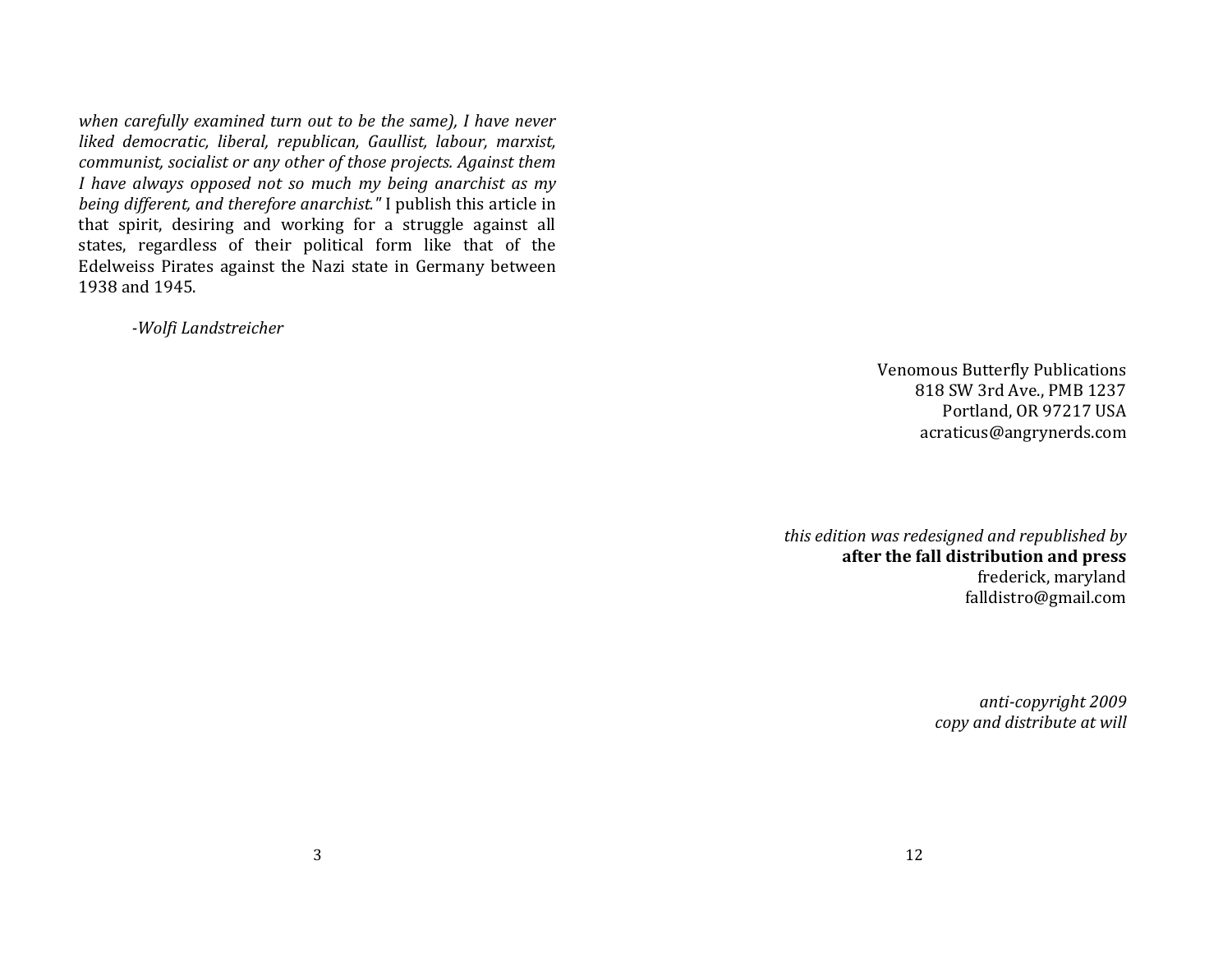## **THE EDELWEISS PIRATES "ETERNAL WAR ON THE HITLER YOUTH" 1938-1945**

Within months of coming to power in Germany in 1933 the Nazis had effectively smashed what was perceived to be one of the best organized working classes in the world. The Communist and Socialist parties and their trade unions, militias and social organizations had been banned: the activists had been executed, imprisoned, exiled or had gone underground. Working class districts were sealed off and subjected to terror raids and house to house searches.

The Nazi programme of creating a National Community and silencing opposition through the use of terror was to intensify over the next twelve years.

Involvement in the Hitler Youth and National Socialist education policies were intended to ensure that the young became active (or at least passive supporters) of the Nazi state. Behind the propaganda of the 'National Community' the reality, especially in working class areas, was very different. The more the state and the Hitler Youth intruded into the lives of the young, the more clearly visible acts of non-conformity and resistance became.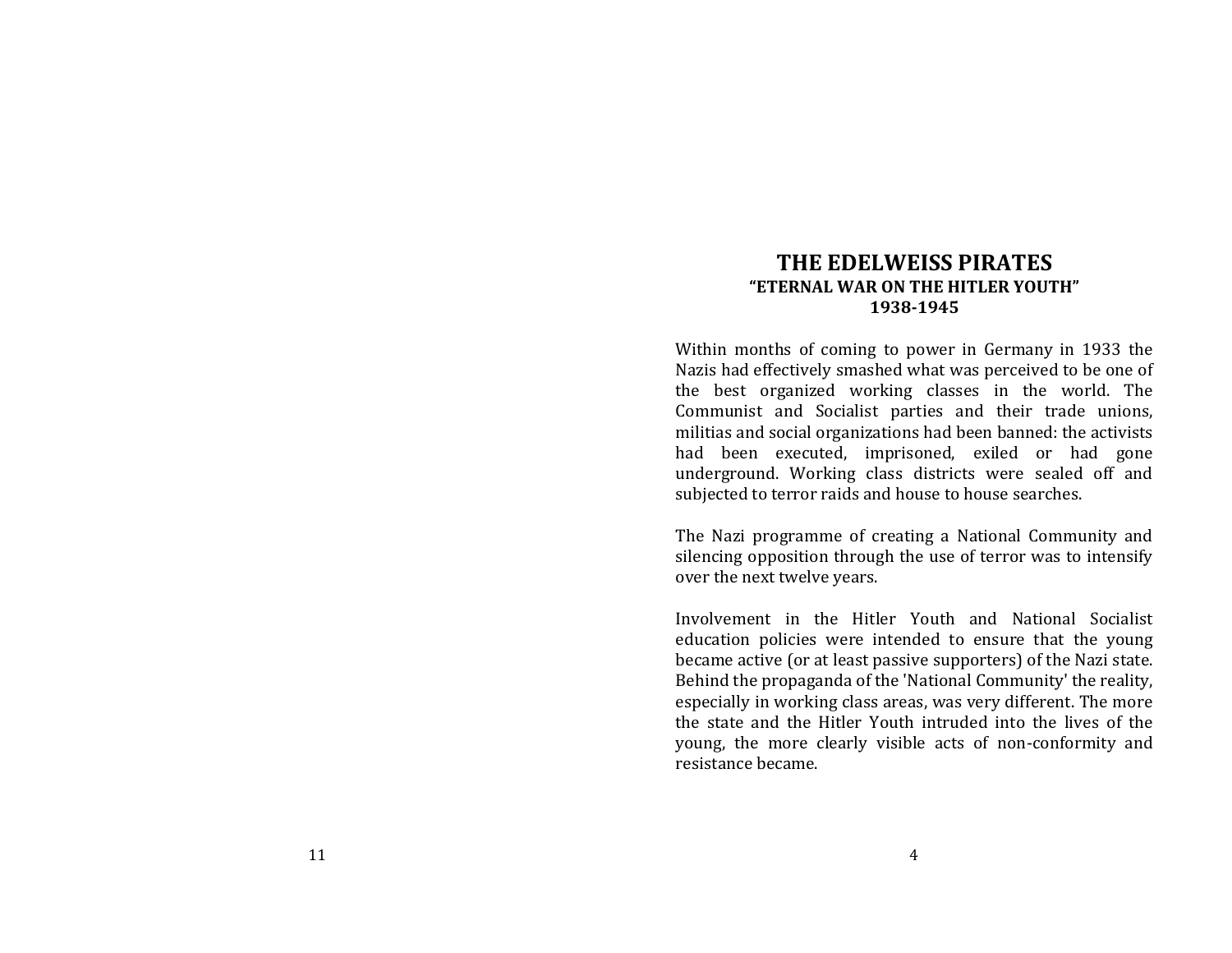Thousands of young people declined to take part in the activities of the Hitler Youth and instead formed groups and gangs hostile to the Nazis.

From 1938, until the destruction of the Nazi state, the authorities (especially the Hitler Youth, the police and the Gestapo) became increasingly concerned about the attitudes and activities of 'gangs' of working class youths who were collectively known as 'Edelweiss Pirates'.

The activities of these groups encompassed a whole range of resistance to the regime (absenteeism from work and school, graffiti, illegal leaflets, arguing with authority figures, industrial sabotage and physical violence).

One Edelweiss slogan was "Eternal war on the Hitler Youth". Attacking Hitler Youth hiking and camping groups in the countryside end Hitler Youth patrols and Nazi dignitaries in the towns and cities was a favored activity of Edelweiss Pirate groups.

The activities of many young people were so problematic for the Nazis that the Reich youth leadership were driven to declare "The formation of cliques, i.e. groupings of young people outside the Hitler Youth, was on the increase a few years before the war, and has particularly increased during the war, to such a degree that a serious risk of the political, moral and criminal breakdown of youth must be said to exist." (1942)

It is important to remember that there activities were not taking place under a 'liberal' regime but in the years just before and during the Nazi's total war on 'Bolshevism' and the West and after almost a decade of National Socialist education and propaganda in the schools. The gang members were from the

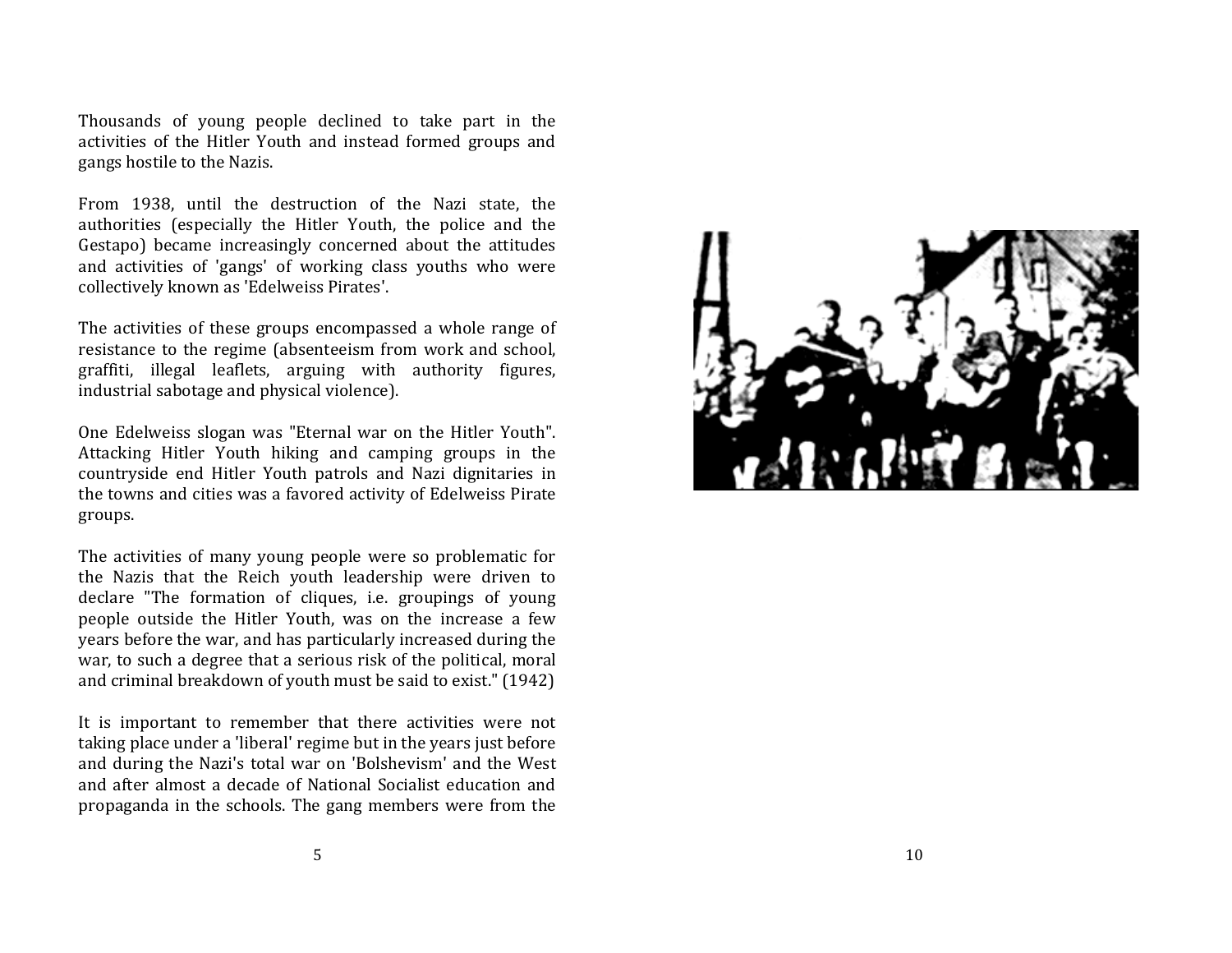On the 25th October 1944 the situation was so serious that the national leader of the SS (Heinrich Himmler) issued an ordinance for the 'combating of youth cliques' at the end of a long series of actions aimed at defeating the youth and protest movements.

Apart from 'ringleaders' the Nazis did not execute large numbers of German youths involved in or sympathetic to the Pirates in the way they executed Jews and Poles. This was partly because they didn't know who all of the Pirates were (despite the massive surveillance and repression machinery and volumes of files held by the authorities on known Pirates) and partly because the Pirates were potential workers in armament factories and future soldiers. National Socialist ideological concepts such as the 'healthy stock of German youth' is likely to have also have played a part in the state's response.

Involvement in the Pirates and the Meuten meant that many members moved from non-conformity through to open protest and political resistance against the Nazi state. The history of everyday life in Nazi Germany is often forgotten against the backdrop of the Second World War and successful Nazi propaganda of a nation united behind Nazi ideology. The fact that there was defiance and resistance by thousands should not be forgotten, and the activities of the Edelweiss Pirates and the Meuten, should be of inspiration to anti-fascists everywhere.

generation on which the Nazi system had operated unhindered.

Although most Pirates had no explicit political doctrine, their everyday experience of encounters with National Socialist authority and regimented work and leisure led them into conflict with the Nazis and into anti-Nazi activity.

The group members were almost exclusively working class being mainly unskilled or semi-skilled workers and most members were aged between 14 and 18 years (most males over 18 were conscripted into the army) and had grown up and been educated in schools and homes under National Socialist rule.

The gangs usually consisted of about a dozen young men and (some) women who belonged together because they lived or worked in the same area. The Pirates relied on informal structures of communication for support and "developed a remarkable knack for rewriting the hit songs inserting new lines". The songs often expressed a thirst for freedom and calls to fight the Nazis.

The different groups and their structures arose spontaneously and their understanding of the problems they were facing was formed by the day to day realties of Nazi society. Gang activity revolved around meeting up, socializing, and confronting the regime in different ways.

In the working class districts such as Leipzig, youth gangs emerged in the former red strongholds that, while broadly similar to the Edelweiss Pirates, had a more politicized class identity and drew on the communist and socialist traditions of